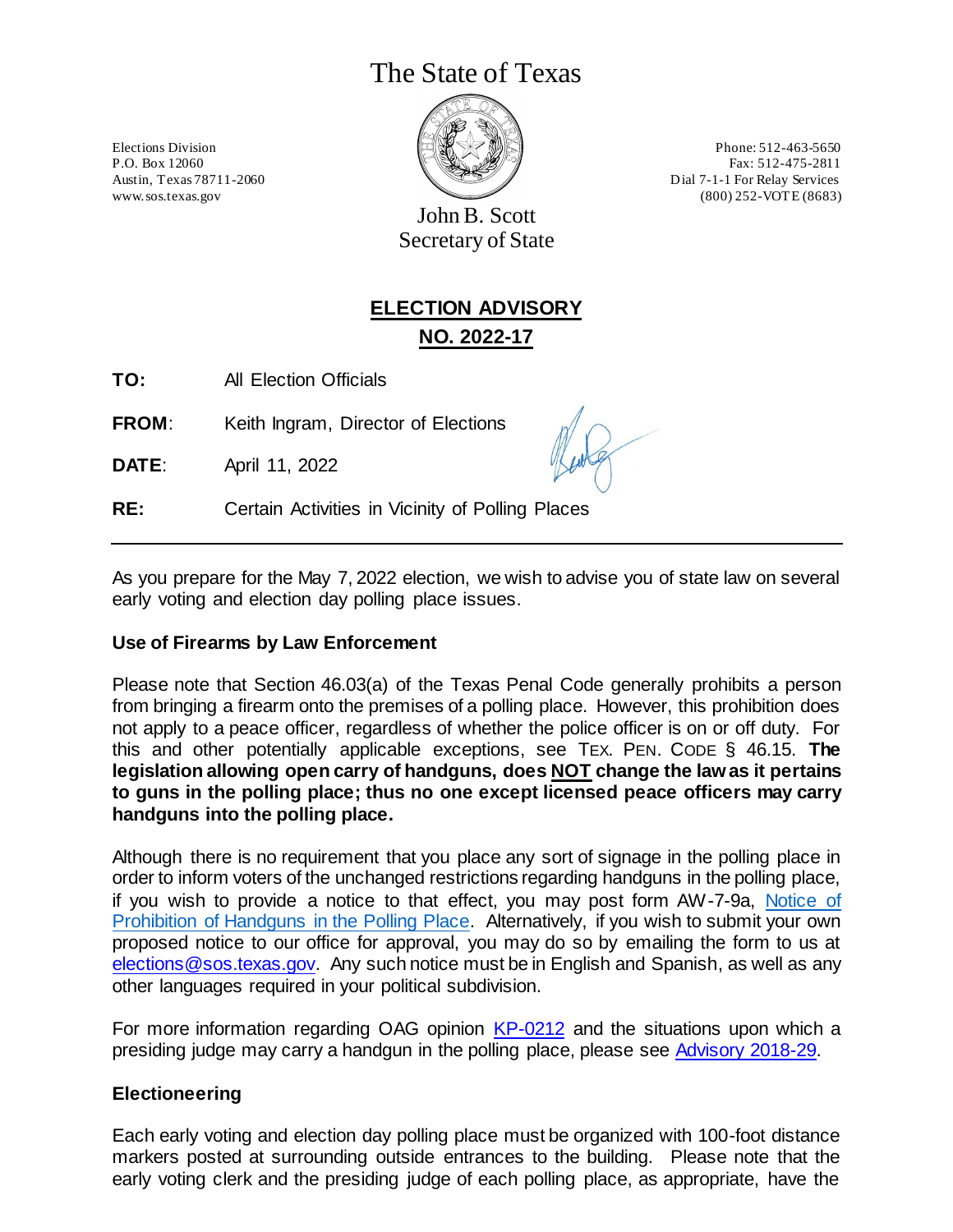authority of a district judge while serving in that capacity. This authority enables the early voting clerk or the presiding judge, as appropriate, to use his or her discretion to ensure the safety and efficiency of the early voting and election day polling place and the surrounding 100-foot area. TEX. ELEC.CODE §§ 32.075, 81.002.

While an election judge or early voting clerk has the authority to ensure that electioneering is not occurring within the distance set by the 100-foot marker, Section 32.075(e) of the Code specifically states that a presiding judge may not enforce electioneering provisions outside of the 100-foot distance markers. The same prohibition applies to an early voting clerk, per Section 81.002 of the Code.

A violation of Section 61.003 or 85.036 of the Election Code is a Class C misdemeanor. TEX. ELEC. CODE §§ 61.003, 85.036.

## **Sound Amplification Devices**

It is also prohibited to use a sound amplification device to electioneer within 1,000 feet of the early voting or election day polling place; per Section 61.004 of the Code, a violation of this provision is a Class C misdemeanor. The same prohibition applies to an early voting clerk, per Section 81.002, Election Code. Although the enforcement authority is limited to the 100-foot area, the election judge or early voting clerk may address a violation of this law if the sound is heard within the 100-foot area. As a practical matter, the focus of the election judge and early voting clerk will be on the polling area and surrounding 100-foot area. As such, and as a best practice, the judge may contact law enforcement to enforce the sound amplification device rule.

If you or your presiding judges have questions as to what constitutes electioneering, encourage them to contact either your office or our office directly with specific questions.

#### **Electioneering Litigation**

On September 30, 2021, the U.S. District Court for the Southern District of Texas issued a final judgment in *Ostrewich v. Hudspeth, et al.*, a lawsuit challenging the electioneering provisions in Sections 61.003, 61.010, and 85.036 of the Texas Election Code to the extent that such provisions related to voters' apparel during voting. The lawsuit was based on the United States Supreme Court case of *Minnesota Voters Alliance v. Mansky*, 138 S. Ct. 1876 (2018).

Based on the district court's ruling, **a person may not wear apparel or a similar communicative device relating to a candidate, measure, or political party appearing on the ballot in the current election under Section 61.010, but a person may wear such apparel relating to a candidate, measure, or political party that does not appear on the ballot in the current election.**

#### **Regulating Electioneering Outside 100-Foot Marker**

An entity that owns or controls a public building being used as a polling place may not prohibit electioneering outside of the 100-foot distance marker. However, the entity may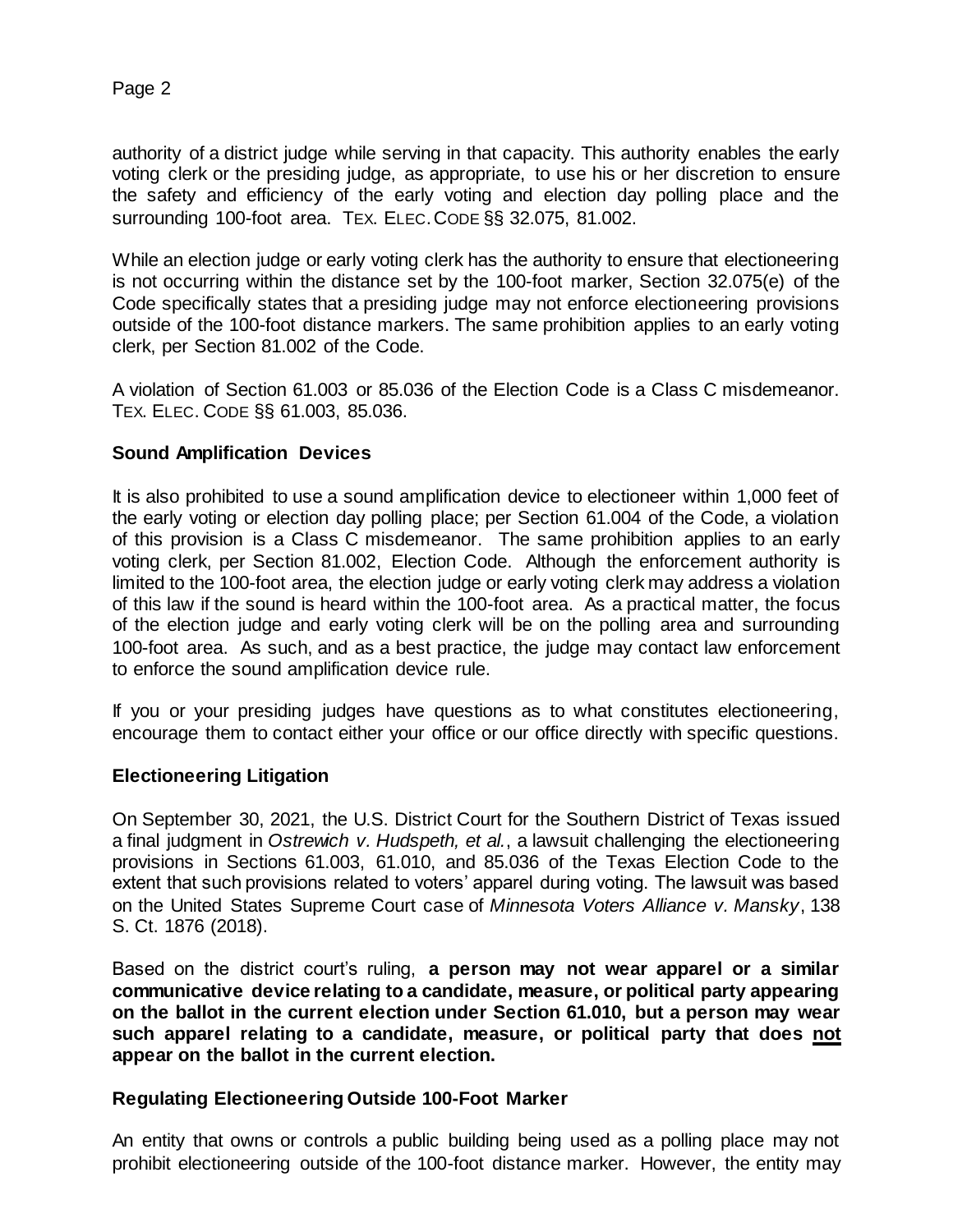Page 3

enact reasonable regulations in regards to the time, place, and manner of electioneering. TEX. ELEC. CODE § 61.003(a-1).

Only a court of law can determine what is reasonable in terms of time, place, and manner. However, an example of a reasonable regulation may include prohibiting electioneering on sidewalks or driveways to keep them clear for pedestrians and traffic. Finally, we recommend that all regulations be content neutral. If you have questions, we suggest that you contact your attorney.

#### **County Chairs in Polling Places**

The Election Code provides that a county chair may be in a polling place during the **primary or primary runoff** election. TEX. ELEC. CODE § 172.1113. Note that the provision does not provide that a county chair may be in the polling place during other elections, such as the May 7, 2022 elections. However, a county chair may enter the polling place for other authorized reasons (e.g., as a voter, assistant, poll watcher).

#### **Cell Phones and Other Wireless Communication Devices**

Persons are not allowed to use wireless communications devices within 100 feet of the voting stations. Additionally, persons are not allowed to use mechanical or electronic devices to record sound or images within 100 feet of the voting stations. TEX. ELEC.CODE §§ 61.014, 81.002.

## • **What devices should not be used in the polling place?**

- -Cell phones
- -Cameras
- -Tablet computers
- -Laptop computers
- -Sound recorders

-Any other device that may communicate wirelessly, or be used to record sound or images.

## • **Who does this prohibition apply to at the polling place?**

It applies to **all voters** within 100 feet of the voting stations.

## • **What about voters with disabilities?**

In recent years, advances in technology have enabled cell phones, tablets, and other wireless communications devices to assist voters with disabilities. As an example, a voter may use a program/application on a cell phone to translate verbal communication into sign language, allowing the voter to understand communication by an election official. While this situation is not expressly addressed in the Election Code, an election judge or early voting clerk may use their authority to allow a voter to utilize these programs/applications at their discretion. If you have any questions, please contact our office.

• **May poll watchers use these devices?**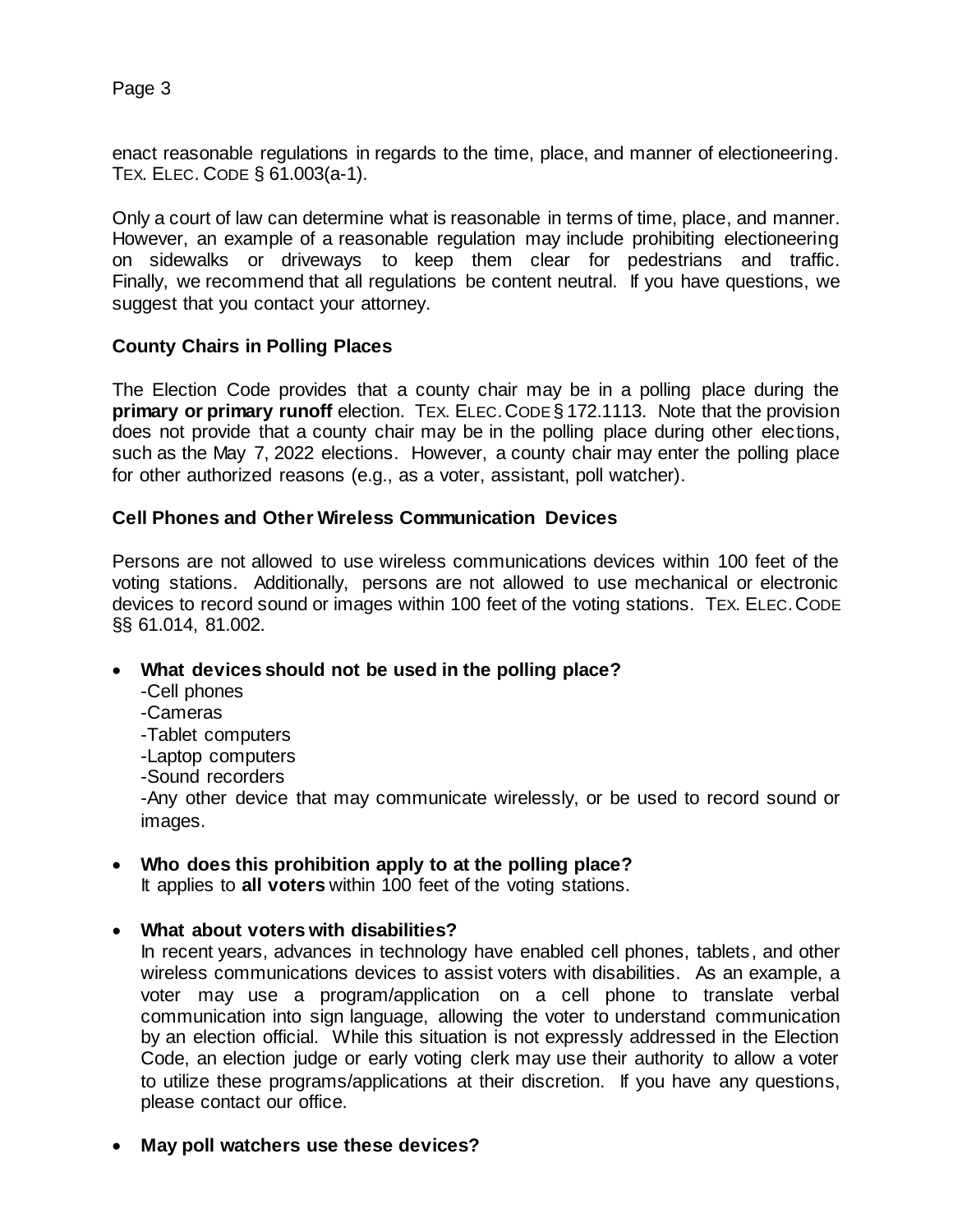No. A poll watcher may not be accepted for service if the poll watcher has possession of a device capable of recording images or sound **unless the poll watcher agrees to** 

**disable or deactivate the device.** The early voting clerk or presiding judge, as appropriate, may inquire whether a poll watcher has possession of any prohibited recording devices before accepting the poll watcher for service. The poll watcher must sign an oath stating he or she does not have in his or her possession devices capable of recording images or sound, or that he or she will disable or deactivate the devices while serving as a watcher. TEX. ELEC.CODE §§ 33.006, et. seq.

# • **May election officials use these devices?**

Yes, if they are using the device to conduct official duties.

- **What if the polling location is also a business location, where a person may need to use a wireless communication device for employment-related matters?**  This is permissible if the person is acting in the course of the person's employment.
- **What if a person enters the 100-foot area while using a wireless communications device or appears to be recording sound/image?**  The early voting clerk and the presiding judge have the authority to require persons to deactivate any such devices and further authority to require persons who do not comply to leave the early voting or election day polling place, as appropriate.

Questions or clarification should be directed to the early voting clerk or the presiding judge in your polling place, as appropriate.

• **How should voters be notified of this law?**

A notice may be posted at the polling place by the early voting clerk or presiding judge. The notice should be posted where it can be read by persons waiting to vote. Our office has prescribed the wording of such a posted notice: [http://www.sos.state.tx.us/elections/forms/pol-sub/7-9f.pdf.](http://www.sos.state.tx.us/elections/forms/pol-sub/7-9f.pdf)

If other wording is used, it will need to be approved by our office prior to use.

## **Security Cameras in the Polling Place**

Security cameras are essentially recording devices. If a building is being used as a polling place and has security cameras installed, our advice is to have the cameras turned off during the hours that voting is being conducted if it is possible to do so. If it is not possible, then making sure the cameras do not cover or film the voting areas is essential. We do not believe that turning the voting equipment away from the camera is sufficient. We think that the camera should not view the voting equipment at all.

In addition, recording of sound is a separate but equally serious problem. If it is possible to turn off that feature during the hours of voting, that will be necessary. If not, then our advice is to find another polling location, if possible.

Section 127.1232(b) of the Code requires the general custodian of election records in a county with a population over 100,000 to establish a video recording system that captures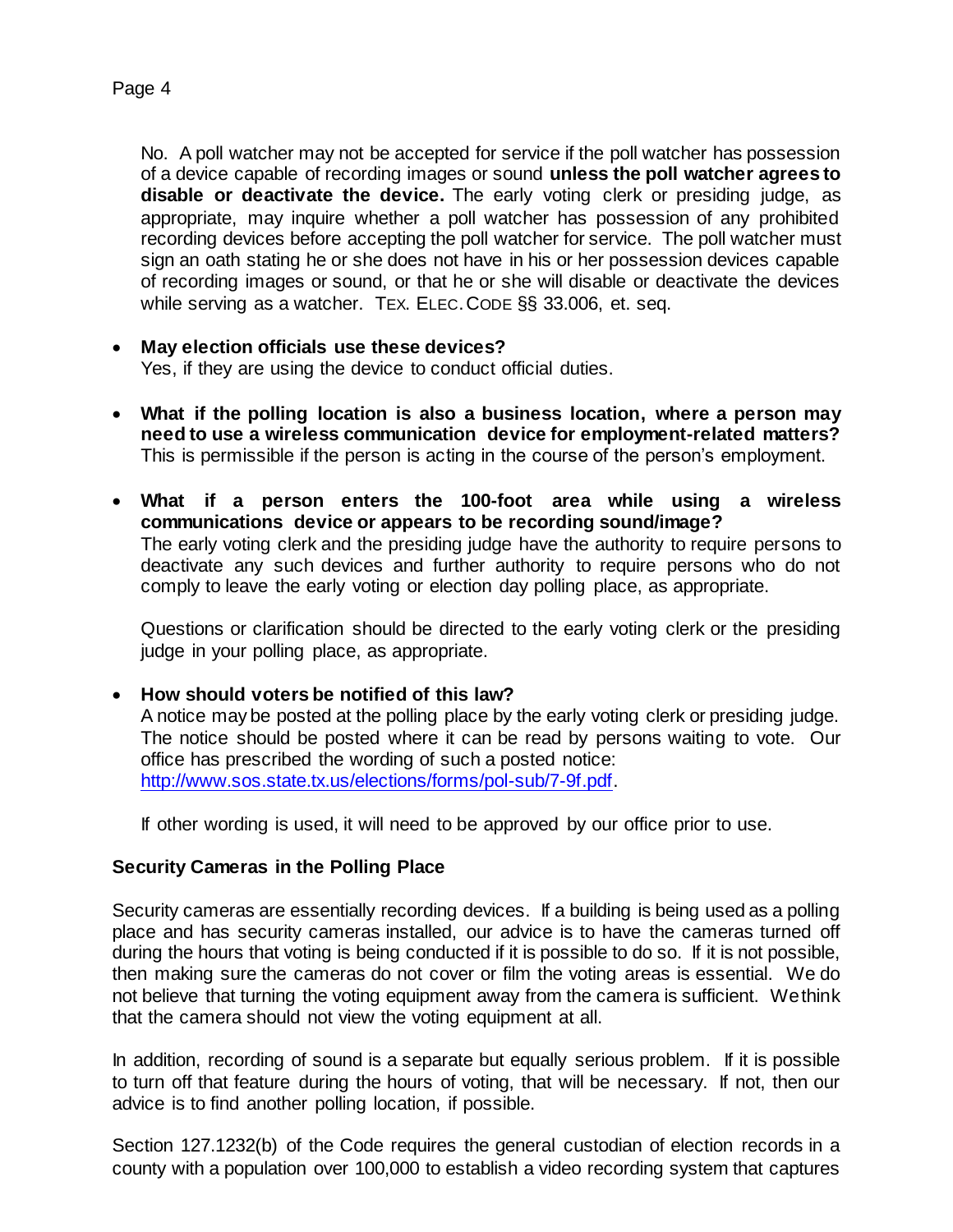all areas containing voted ballots from the time that the ballots are delivered to the central counting station (CCS), early voting ballot board (EVBB), or signature verification committee (SVC) until the local canvass of election results. If the voted ballots will be located in a building that will also be used as a polling place, the cameras must be positioned in such a way that they do not capture any activity in the portion of that building that is used as a polling place.

## **Exit Polling**

The policy of our office is to permit non-disruptive exit polling within the 100-foot boundaries surrounding each early voting and election day polling place. We note that the early voting clerk or presiding judge at each polling place, as appropriate, must determine that such exit polling does not constitute either (1) "loitering" in violation of Section 61.003(a) of the Code or (2) a disruption of order or a contribution to a breach of the peace at the early voting or election day polling place in violation of Section 32.075(a) of the Code, as applicable to early voting under Section 81.002 of the Code. TEX. ELEC. CODE §§ 61.003(a), 32.075, 81.002.

## **Written Materials**

Voters are allowed to bring written materials into voting stations to assist them in casting their ballot. However, it is important to remember that the prohibition on electioneering within 100-feet of the polling place does apply to written materials. Election judges and early voting clerks may use their discretion in determining if a voter is electioneering for or against any candidate, measure or political party through the use of written materials.

## **Petition Signature Gathering**

Please be advised that any persons who wish to gather petition signatures must do so beyond the 100-foot distance markers. Petition signatures for any type of election may not be collected inside the early voting or election day polling place or within the 100-foot distance marker. Petition gathering is considered electioneering for or against a measure, which is prohibited within the 100-foot distance marker. TEX. ELEC. CODE §§ 61.003, 85.036.

#### **Individuals Permitted in a Polling Place**

Texas Election Code Section 61.001(a-1), as amended by HB 1128 (87th Leg., R.S.), provides a list of individuals who are permitted to be present in a polling place:

- (1) an election judge or clerk;
- (2) a watcher;
- (3) the secretary of state;

(4) a staff member of the Elections Division of the Office of the Secretary of State performing an official duty in accordance with this code;

(5) an election official, a sheriff, or a staff member of an election official or sheriff delivering election supplies;

- (6) a state inspector;
- (7) a person admitted to vote;